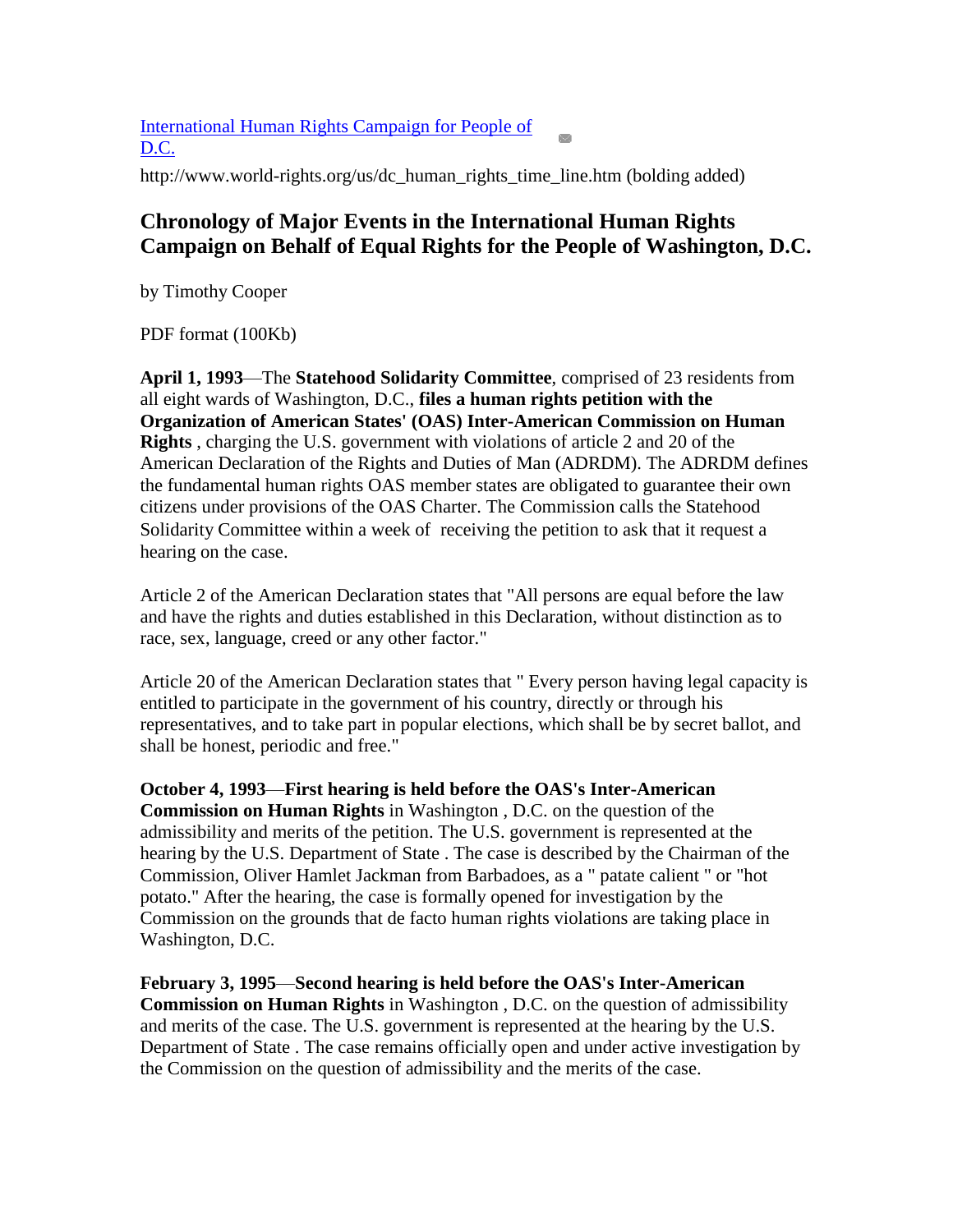**March 30, 1995**—**Statehood Solidarity Committee delivers an oral intervention before the UN Human Rights Committee in New York**, charging the US government with human rights violations under article 25 and 26 of the UN International Covenant on Civil and Political Rights (ICCPR) . The US government delegation, presenting its compliance report under the terms of the ICCPR, is questioned by a UN Human Rights Committee member Cecilia Medina Quiroga human rights expert from Chile about the status of the disenfranchisement of D.C. residents on the floor of the United Nations for the first time in history. The US Assistant Secretary of State for Human Rights, Democracy and Labor, John Shattuck, is forced to defend the disenfranchised status of the people of Washington, D.C. before the UN Human Rights Committee . The UN Human Rights Committee member notes that the US delegation has failed to state why the residents of Washington , D.C. are disenfranchised.

Article 25 of the ICCPR states that "Every citizen shall have the right and the opportunity, without unreasonable restrictions: (a) to take part in the conduct of public affairs, directly or through freely chosen representatives; (b) to vote and to be elected at genuine periodic elections which shall be by universal and equal suffrage and shall be held by secret ballot, guaranteeing the free expression of the will of the electors."

Article 26 of the ICCPR states that "All persons are equal before the law and are entitled without any discrimination to the equal protection of the law. In this respect, the law shall prohibit any discrimination and guarantee to all persons equal and effective protection against discrimination on any ground such as race, colour, sex, language, religion, political or other opinion, national or social origin, property, birth or other status."

**July, 1 1995**—**Statehood Solidarity Committee meets with the UN High Commissioner for Human Rights,** Jose Ayala-Lasso, in Washington , D.C. to discuss the continuing disenfranchisement of the people of Washington , D.C.

**April, 1996—UN Human Rights Committee issues General Comment 25** , which defines the Committee's interpretation of what constitutes political participation under the terms of article 25 of the ICCPR. The Committee's definition of political participation under article 25 places the US government's policy toward the people of Washington , DC in direct violation of the article 25 of the ICCPR. General Comment 25 addresses the question of limitations on the denial of the right to vote and declares that the right to vote may only be denied in certain rare exceptions, such as mental incapacity.

UN General Comment 25 states that, "Article 25 of the Covenant recognizes and protects the right of every citizen to take part in the conduct of public affairs, the right to vote and to be elected and the right to have access to public service. Whatever form of constitution or government is in force, the Covenant requires States to adopt such legislative and other measures, as may be necessary to ensure that citizens have an effective opportunity to enjoy the rights it protects. Article 25 lies at the core of democratic government based on the consent of the people and in conformity with the principles of the Covenant."

UN General Comment 25 asserts that "The conduct of public affairs.is a broad concept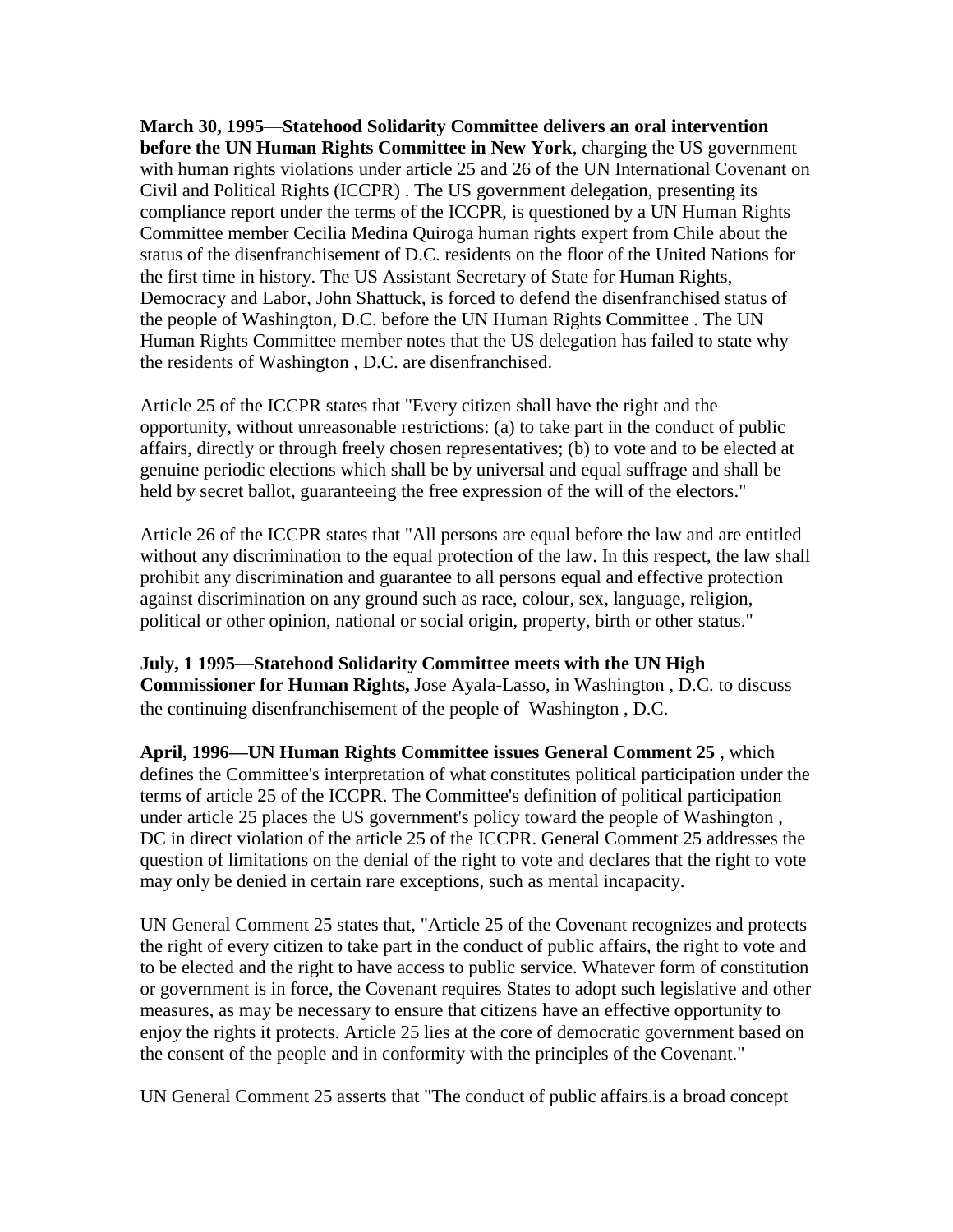which relates to the exercise of political power, in particular the exercise of legislative, executive and administrative powers. It covers all aspects of public administration, and the formulation and implementation of policy at international, national, regional and local levels. The allocations of powers and the means by which individual citizens exercise the right to participate in the conduct of public affairs protected by article 25 should be established by the constitution and other laws."

UN General Comment 25 declares that, "Where citizens participate in the conduct of public affairs through freely chosen representatives, it is implicit in article 25 that those representatives do in fact exercise governmental power." and that "[n]o distinctions are permitted between citizens in the enjoyment of these rights on the grounds of race, colour, sex, language, religion, political, national or social origin, property, birth or other status.

UN General Comment 25 also states that "Any conditions which apply to the exercise of the rights protected by article 25 should be based on objective and reasonable criteria. The exercise of these rights by citizens may not be suspended or excluded on grounds which are established by law and which are objective and reasonable. For example, established mental incapacity may be a ground for denying a person the right to vote or to hold office."

**April 4, 1999**—**Vice-Chair of the UN Commission on Human Rights** , Francisco Aguillar of Costa Rica, and former Chair of the UN Human Rights Committee, in New York, who heard oral arguments by the Statehood Solidarity Committee in New York in 1995, **unofficially states** to Timothy Cooper of Statehood Solidarity Committee in Geneva, Switzerland, that **the status of the people of Washington, D.C. constitutes a violation of the ICCPR.**

**August 6, 2001**—Under the UN accreditation of the World Organization Against Torture, **Democracy First presents written and oral arguments to the UN Commission on the Elimination of Racial Discrimination in Geneva** , Switzerland , claiming that the status of Washingtonians violates article 2 and 5 of the UN Covenant on the Elimination of All Forms of Racial Discrimination. Two human rights experts from the UN Commission on the Elimination of Racial Discrimination, Gabriele Britz of Germany and Mario Jorge Yutzis of Chile, question the US government, which is presenting its compliance report under the UN Covenant on the Elimination of Racial Discrimination, about the justification for the continuing denial of voting rights to the people of Washingtonian. The US Assistant Attorney for Civil Rights of the US Department of Justice is forced to defend the US government's policy before the UN Committee, claiming that the people of Washington can elect a mayor, a city council, vote for a non-voting delegate in the House and for president. UN Commission member Mario Jorge Yutzis expresses deep dissatisfaction with the U.S. government's defense.

Article 1 of the Convention stipulates that "The term 'racial discrimination' shall mean any distinction, restriction or preference based on race, colour, descent, or national or ethnic origin which has the purpose or effect of nullifying or impairing the recognition,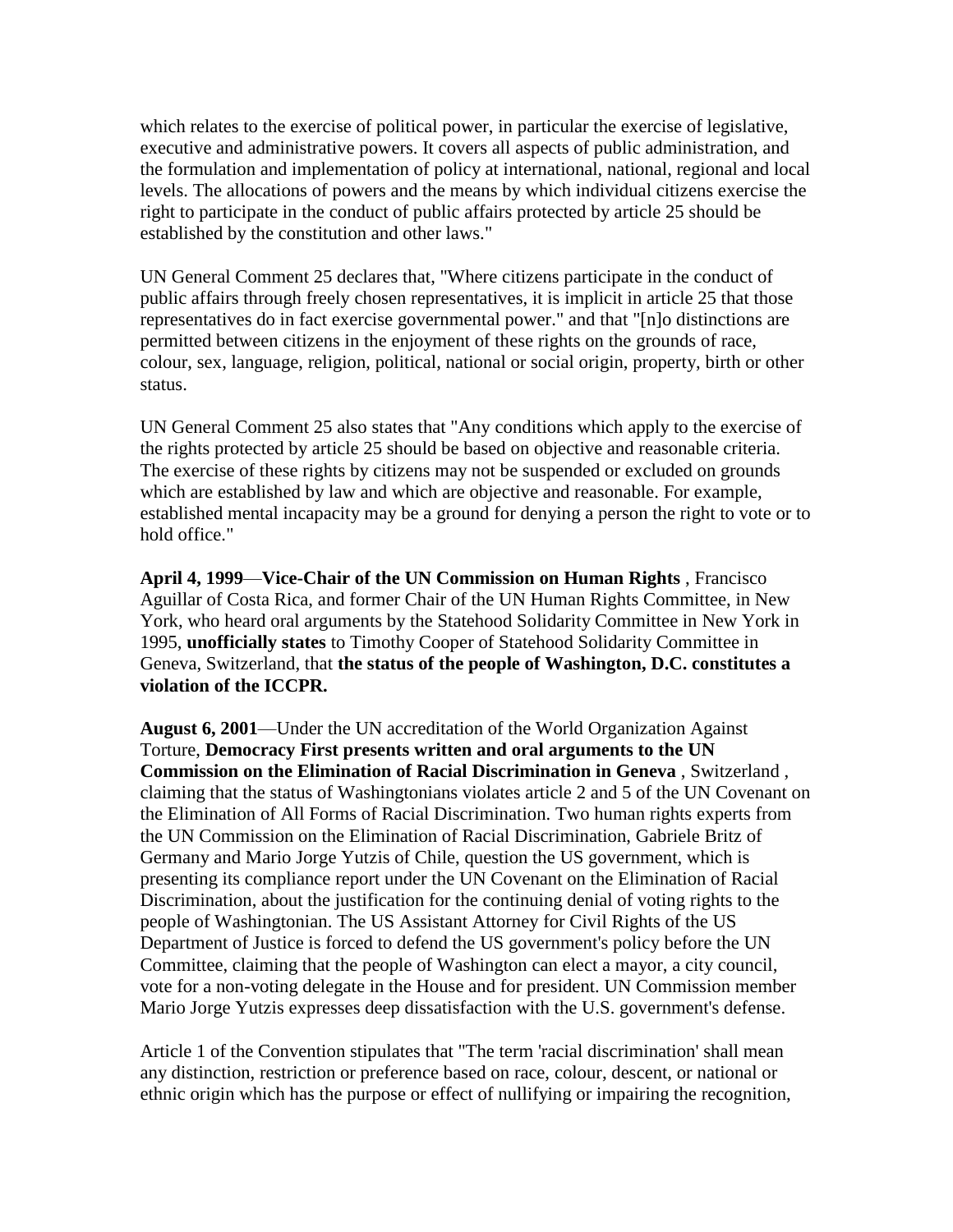enjoyment or exercise, on an equal footing, of human rights and fundamental freedoms in the political, economic, social, cultural or any other field of public life." Article 5 of the Convention provides that "In compliance with the fundamental obligations laid down in article 2 of this Convention, States Parties undertake to prohibit and to eliminate racial discrimination in all its form and to guarantee the right of everyone, without distinction as to race, colour, or national or ethnic origin, to equality before the law, notably in the enjoyment of the following rights: (c) Political rights, in particular the rights to participate in elections-- to vote and to stand for election-- on the basis of universal and equal suffrage, to take part in the Government as well as in the conduct of public affairs at any level and to have equal access to public service."

**October 15, 2001**—**The Inter-American Commission on Human Right**s adopted Report 115/01, setting forth its analysis of the record, findings and recommendations in Statehood Solidarity Committee's case before the Commission on the question of the admissibility and merits. The Commission transmitted its Report to the United States government on October 19, 2001, with a request that the State provide information as to the measures it has taken to comply with the recommendations set forth in the report within a period of two months.

**April 14, 2002**- Under the UN accreditation of the International Human Rights Law Group, Democracy First delivers an oral intervention on behalf of the people of Washington, D.C. before the UN Commission on Human Rights in Geneva, Switzerland the world's premiere human rights body.

**September 9, 2002**—**Democracy First delivers its first intervention at the plenary session of the Human Dimension Implementation Meeting of the Organization for Security and Cooperation in Europe (OSCE)** in Warsaw, Poland , claiming that the status of the people of Washington, D.C. violates the democratic election standards under articles 5.9, 6 and 7.3 of the 1990 Copenhagen Document . The Republic of Belarus ambassador expresses surprise at the status of the people of Washington, D.C. before the world body. The German ambassador unofficially queries the US OSCE ambassador about the status of Washingtonians. Democracy First files its first set of written recommendations with the OSCE. The recommendations call on the US government to abide by its OSCE democratic election commitments and pass such domestic legislation as may be necessary to bring the US into compliance with OSCE standards. The ambassador-at-large for Foreign Affairs of the Republic of Belarus states that Belarus will support Democracy First's recommendations at the OSCE Permanent Council Meeting in Vienna , Austria and at the OSCE Ministerial Council meeting in Porto , Portugal.

In light of the continuing denial of equal voting representation to 570,000 residents of the capital city of the United States of America in their national legislature, recognizing that the right to representation may not be limited or restricted in an arbitrary manner, and appreciating the fact that the OSCE human dimension commitments are matters of direct and legitimate concern to all participating States, we recommend that the United States of America adopts such legislation as may be necessary to bring its domestic law into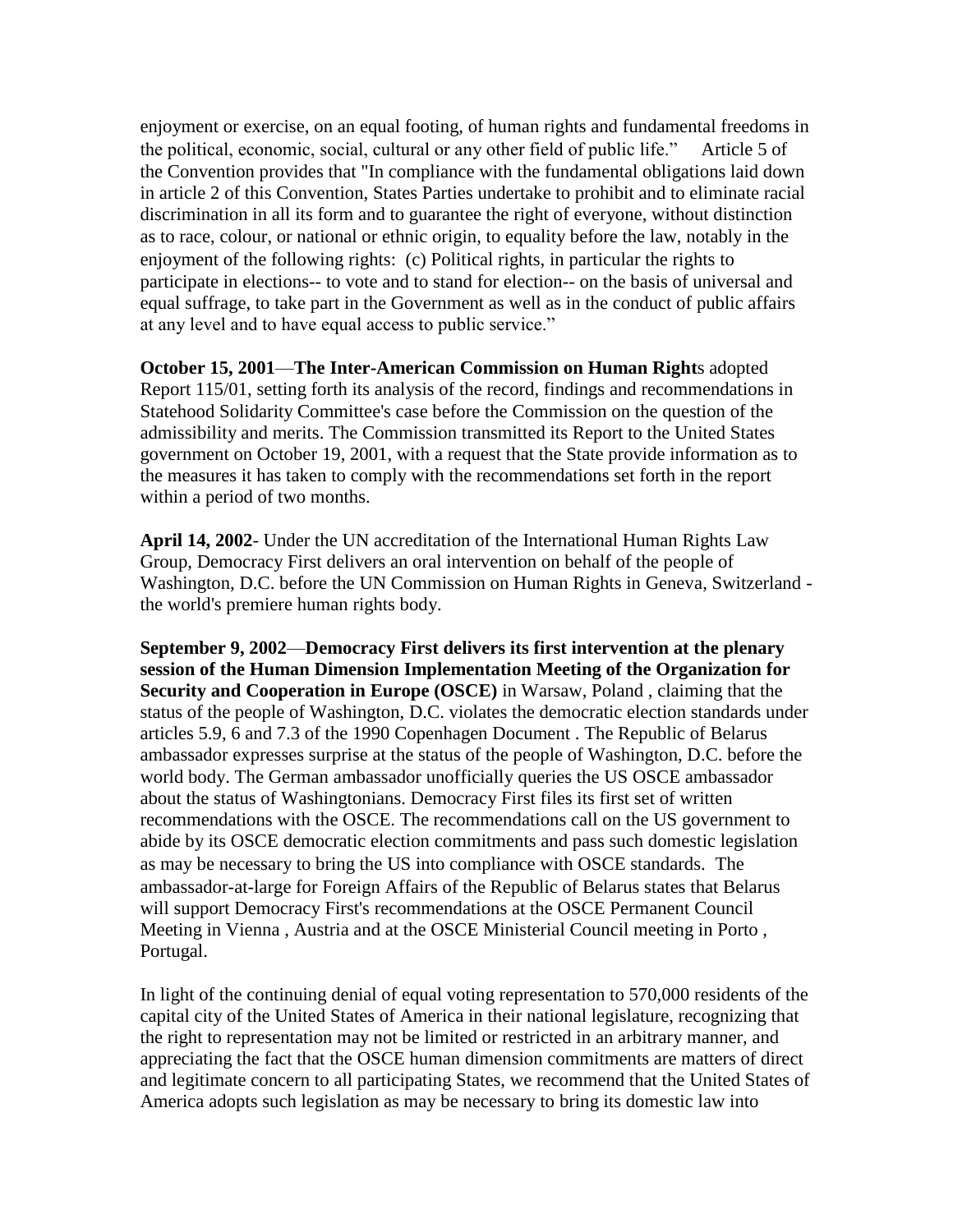conformity with its OSCE human dimension commitments under articles 6 and 7.3 of the 1990 Copenhagen Document. The OSCE should establish an ad hoc mission of experts under the Moscow Mechanism to assist in the resolution of this human dimension problem, should the OSCE determine it requires further information regarding the disenfranchised status of the people of Washington , D.C. prior to making the above recommendation.

**September 18, 2002**—**Democracy First delivers second intervention to the Democratic Election Standards Workshop of the Human Dimension Implementation Meeting of the OSCE**. The US government is forced to defend its policy toward the people of Washington , D.C. by making an "unscheduled" intervention. The US government claims the people of Washington have a "voice" in the US Congress.

**September 19, 2002**—**Democracy First delivers its third intervention to the Reenforced Closing Plenary Session of the Human Dimension Implementation Meeting of the OSCE,** challenging the US government's position and rebutting its position that a "voice" in the House of Representatives constitutes a "vote" in both Houses of Congress.

Article 5.9 of OSCE Democratic Election Standards states that " All persons are equal before the law and are entitled without any discrimination to the equal protection of the law. In this respect, the law will prohibit any discrimination and guarantee to all persons equal and effective protection against discrimination on any ground." Article 6 of OSCE Democratic Elections Standards states that "The participating States will accordingly respect the right of their citizens to take part in the governing of their country, either directly or through representatives freely chosen by them through fair electoral processes."

Article 7.3 of OSCE Democratic Election Standards states that "To ensure that the will of the people serves as the basis of the authority of government, the participating States will guarantee universal and equal suffrage to adult citizens."

**October 10, 2002**—**Inter-American Commission on Human Rights** votes to release its unanimous, confidential decision in **Report 115/01**, together with its recommendations, to the United States and to the petitioners. It is signed by all five of the sitting Commissioners: Juan E. Mendez, President; Marta Altolaguirre, First Vicepresident; Julio Prado Vallejo, Clare K. Roberts and Susan Villaran, Commissioners. The Commission, however, fails to transmit Report to Petitioners as stipulated.

**December 6, 2002**—**OSCE Ministerial Council** convenes in Porto , Portugal. Unofficially, a representative of the Denmark-EU delegation acknowledges that the status of the people of Washington, DC constitutes "a problem" under OSCE democratic election standards and urges Democracy First to press OSCE's Office of Democratic Institutions and Human Rights (ODIHR) to investigate the matter. Representative of the Republic of Belarus reaffirms its earlier intention to support Democracy First's Warsaw recommendation at the Permanent Council meeting in Vienna, Austria , scheduled for mid-January, 2003. First Deputy of ODHIR recommends that the issue of the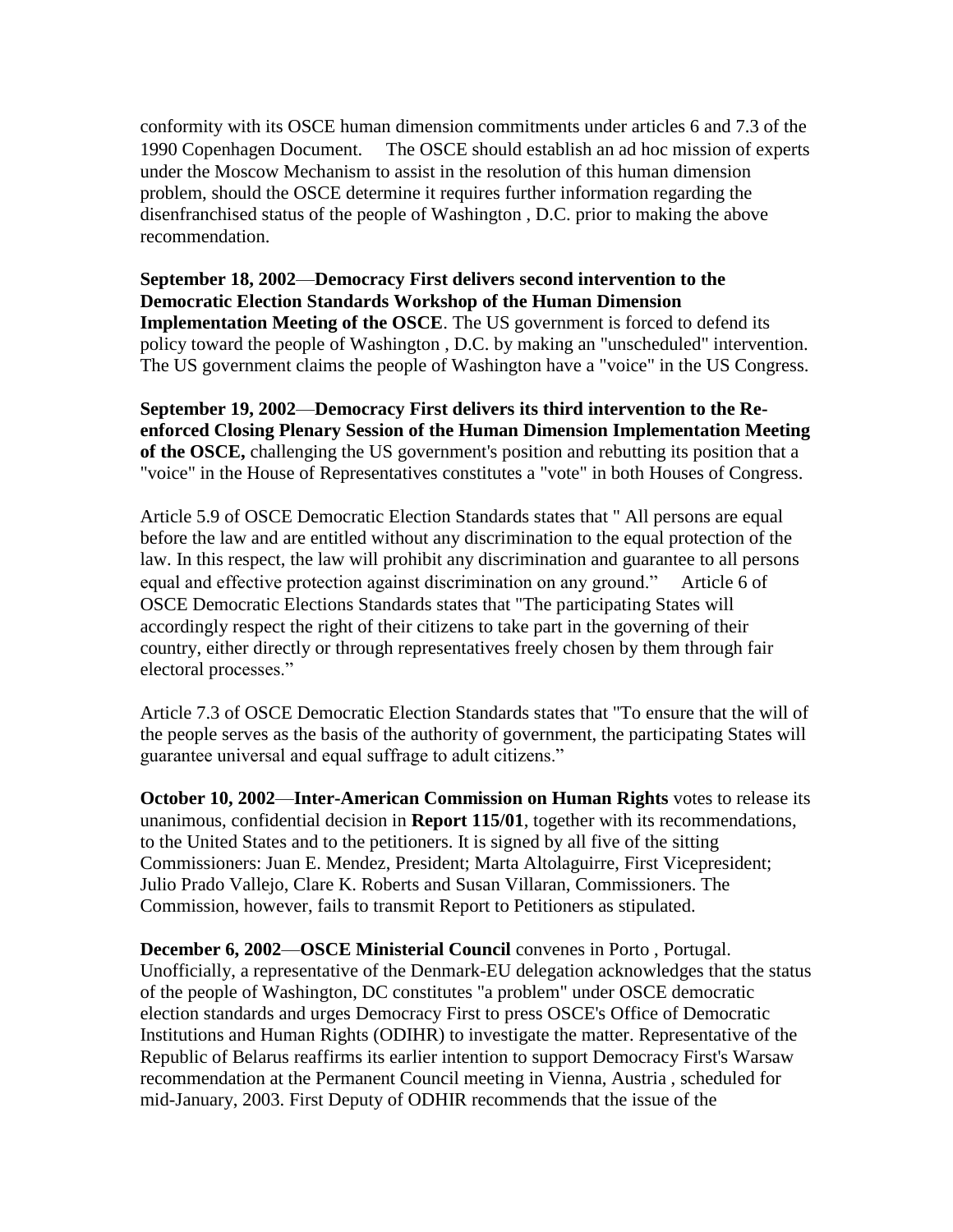disenfranchisement of the people of Washington be brought before the OSCE Parliamentary Assembly.

**October 24, 2003**—Second Vice-President Jose Zalaquett adopted a dissenting opinion in the case, which was presented on October 24, 2003.

**October 29, 2003**—I**nter-American Commission on Human Rights transmits Report No. 54/02 to the Petitioners and the United States Government.** The Commission "requests information from the Government and the Petitioners within one month on compliance by the Government of the United States with thew Commission's recommendations.

**January 6, 2004**—**Inter-American Commission on Human Rights transmits final Report 98/03 in Case 11.204, Statehood Solidarity Committee v. United States of America,** informing Petitioners that on December 29, 2003, the Commission decided to publish its final report.

**February 11, 2004**—Worldrights Releases OAS Decision in DC Voting Rights Case.

**March 16, 2004**- **Worldrights Launches "The Whole World Is Watching Campaign,"** Letters, translated into Russian, French, Spanish, and Portuguese, are sent to over 60 OSCE Vienna Missions, Eurasian Foreign Ministries, 33 OAS Embassies in Washington, DC, the US Helsinki Commission, Amnesty International, Human Rights Watch and Human Rights First, informing them of the OAS decision and requesting interventions. Copies of the decision were also sent. E-mails detailing the findings and recommendations of the decision were also sent to over 500 international diplomatic missions worldwide.

**October 4, 2004 and October 12, 2004**—**Worldrights delivers intervention on DC Voting Rights issue before the OSCE Human Dimension Implementation Meeting in Warsaw**, Poland.

**October 21, 2004**—**Mr. Viktar Gaisenak, Permanent Representative of the Republic of Belarus to the OSCE, issues a statement on the denial of DC voting rights** at the OSCE Permanent Council in Vienna, Austria: "[w]e are compelled to note that today basic international obligations regarding elections are being violated in the United States, including the principles and commitments contained in the OSCE Copenhagen Document of 1990. In particular, there is a failure to observe such fundamental principles as the equality of everyone before the law, the right to participate in the government of one's own country through representatives elected during the electoral process, and guaranteed universal and equal suffrage for adult citizens. some 600,000 citizens of Washington, District of Columbia, do not have any opportunity whatsoever to choose their representatives to the principal legislative body of the country - the Congress of the United States of America."

**October 22, 2004**—**Worldrights , DC residents and DC delegate Eleanor Holmes**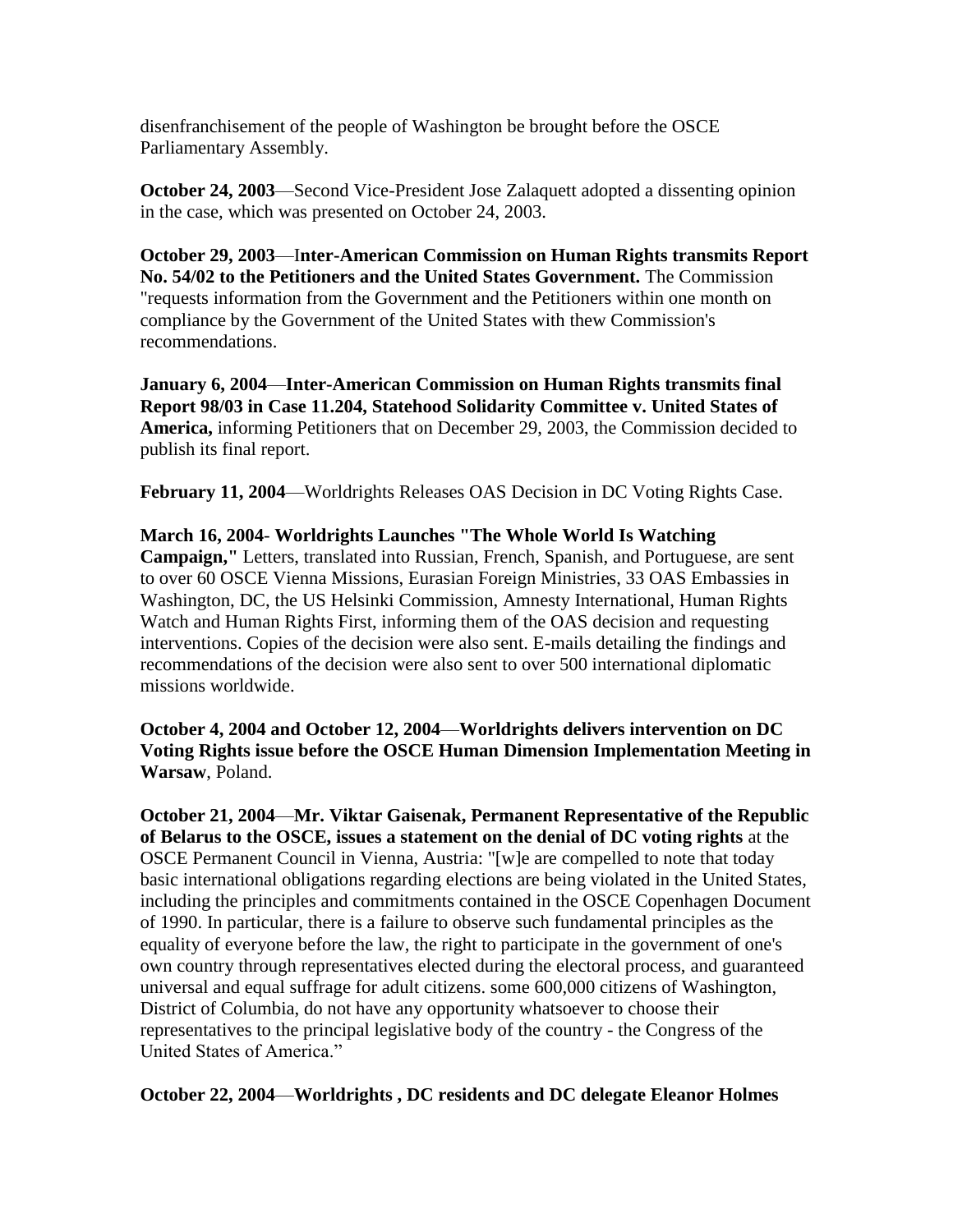**Norton hold an extensive briefing for Ambassador Stephen Nash**, the Deputy Head of Mission for the OSCE Election Observation Mission to the United States in Washington , DC on the matter of the disenfranchisement of DC residents.

**October 28, 2004**—**Mr. Paul W. Jones Deputy Chief of United States Mission to the OSCE**, exercises the **US Government's Right of Reply**, attempting to counter Belarus ' criticisms by referring "to the supposed disenfranchisement of voters in the District of Columbia."

**November 2, 2004—Republic of Belarus introduces first-ever human rights resolution in the Third Committee of the 59 th Session of the UN General Assembly against the United States on the "Situation of Democracy and Human Rights in the United States of America."** The draft resolution highlights the case of the denial of equal Congressional voting rights to the people of Washington , DC . The UN resolution urges that the United States "[t]o take the necessary steps in accordance with its constitutional process and with the provisions of the International Covenant on Civil and Political Rights as well as with respect to the recommendations made by the Inter-American Commission on Human Rights, and grant the residents of Washington D.C. an effective remedy, which includes adopting the legislative or other measures necessary to guarantee to them the effective right to participate, directly or through freely chosen representatives and in general conditions of equality, in their national legislature." The resolution also points out, among other things, that "the United States of America is a member of the Organization of American States (OAS) and is obliged to observe the human rights standards under the OAS Charter." and that the "OAS Inter-American Commission on Human Rights on December 29, 2003 decided that the denial of equal participation by the residents of Washington D.C. in their own national legislature by duly elected representatives constituted violations of provisions of the American Declaration of the Rights and Duties of Man."

**November 4, 2004**—**OSCE/ODIHR Election Observation Mission to the United States issue Preliminary report** on US presidential election and states " The OSCE/ODIHR will issue a comprehensive final report which will address certain issues not included in this statement, including candidate ballot access, open voting by fax and the restricted representation in Congress of residents of the District of Columbia."

**March 31, 2005—OSCE/ODIHR issues its final report on US presidential elections**, including a **statement on the absence of equal voting right for Washingtonians:** " The U.S. constitutional framework grants full representation and voting rights in elections for federal office to US citizens, who are also citizens of individual states. However, to varying degrees, these rights are limited for citizens of other U.S. jurisdictions, such as Washington D.C.. Ensuring equal voter rights is a fundamental OSCE commitment."

**July 5, 2005**—Over 270 parliamentarians from the **OSCE Parliamentary Assembly (PA) gathered in Washington, DC for its annual meeting pass unanimously a resolution calling for equal congressional voting rights for Washingtonians.** The resolution " calls on the Congress of the United States to adopt such legislation as may be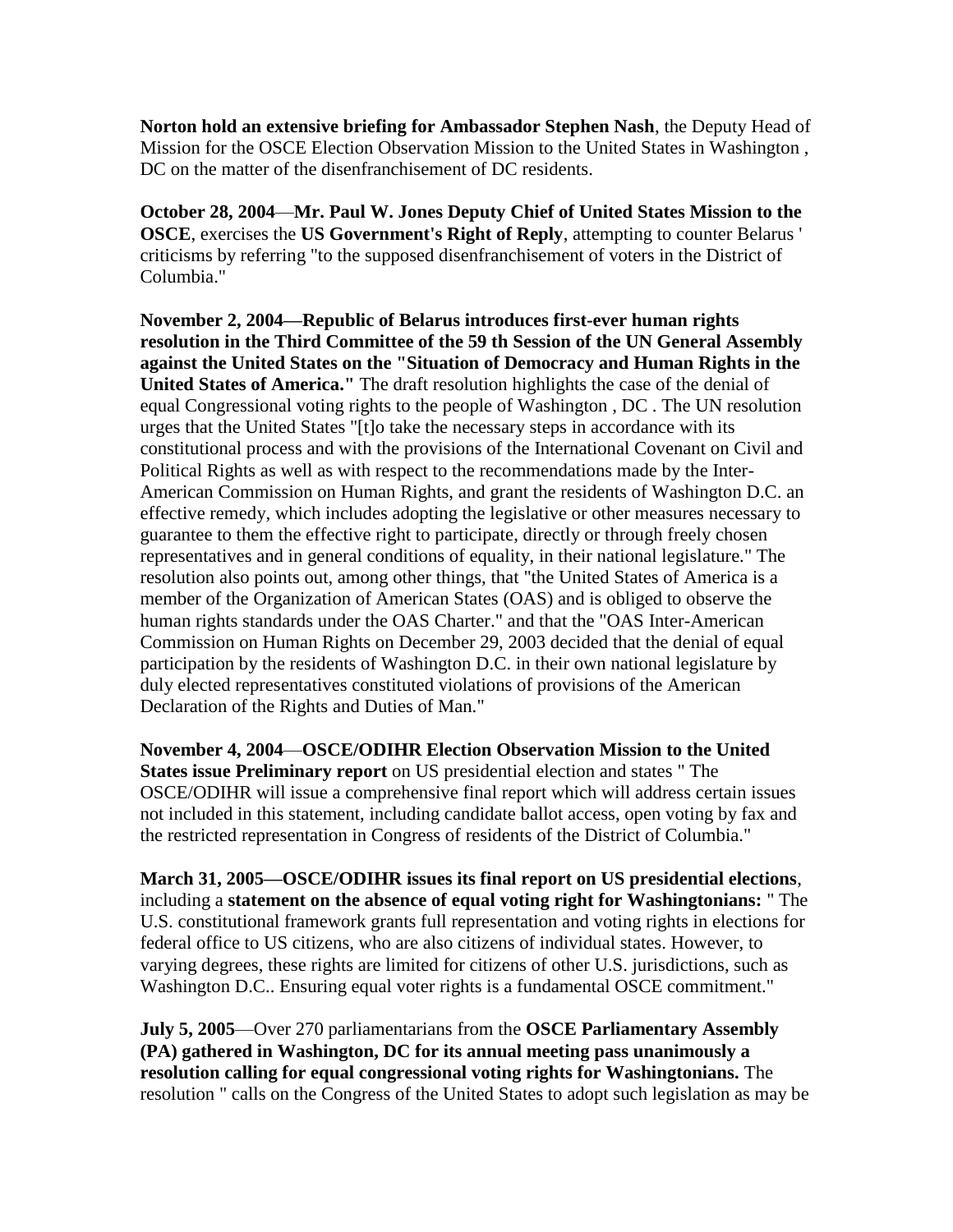necessary to grant the residents of Washington , D.C. equal voting rights in their national legislature in accordance with its human dimension commitments." The OSCE PA resolution language was written by Worldrights.

**May 26, 2006**—**Worldrights filed legal brief with the United Nations Committee on Human Rights** in Geneva in response to the Second and Third Periodic Report of the United States of America challenging the legality of the disenfranchisement of 550,000 residents of the District of Columbia under the International Covenant on Civil and Political Rights (ICCPR).

**June 28, 2006**—**Worldrights met with Belgian Foreign Minister** Karel De Gucht, Chairman-in-Office of the Organization for Security and Cooperation in Europe (OSCE) in Washington at the U.S. Commission on Security and Cooperation in Europe (U.S. Helsinki Commission). As Chairman-in-Office of the OSCE, Minister Karel De Gucht agreed to "look into the matter" of the congressional disenfranchisement of District of Columbia residents.

**July 10, 2006**—**Worldrights appears before the U.N. Human Rights Committee** in Geneva at its 2379th session and petitioned the Committee to issue recommendations in support of full and equal congressional voting rights for the 550,000 residents of the District of Columbia.

**July 28, 2006**—**U.N. Human Rights Committee issues its Concluding Observations and Recommendations**, and calls for full representation for the residents of Washington, DC., noting that "The Committee . . . remains concerned that residents of the District of Columbia do not enjoy full representation in Congress, a restriction which does not seem to be compatible with article 25 of the covenant." The Committee directed the United States to ensure District residents have a vote in Congress "in particular with regard to the House of Representatives."

**March 9, 2007**—**The Organization for Security and Cooperation in Europe's (O.S.C.E.) Office of Democratic Institutions and Human Rights (ODIHR)**, in a major report released on the 2006 mid-term U.S. congressional elections, **concludes that the U.S. Government violates D.C. citizens' basic political rights**, as well as those U.S. citizens living in the territories, by denying them full representation in the U.S. Congress. The O.S.C.E. report states, among other things, that "U.S. citizens who are not citizens of one of the fifty states are not able to vote for members of Congress who have the right to vote on the floor….These restrictions exist even though such U.S. citizens are subject to U.S. federal law and pay federal taxes.… It is…estimated that in Washington D.C. alone, without including U.S. citizens of U.S. territories, up to half a million U.S. citizens are not permitted to vote in federal elections for full congressional representation. As these citizens are subject to U.S. laws, including taxation, the denial of full representation, as underscored by the Constitution and Supreme Court decisions, would appear to be a limitation of voting rights." The O.S.C.E recommends that "U.S. authorities should consider all possibilities to provide full representation rights for all U.S. citizens" --which means representation in both the U.S. House of Representatives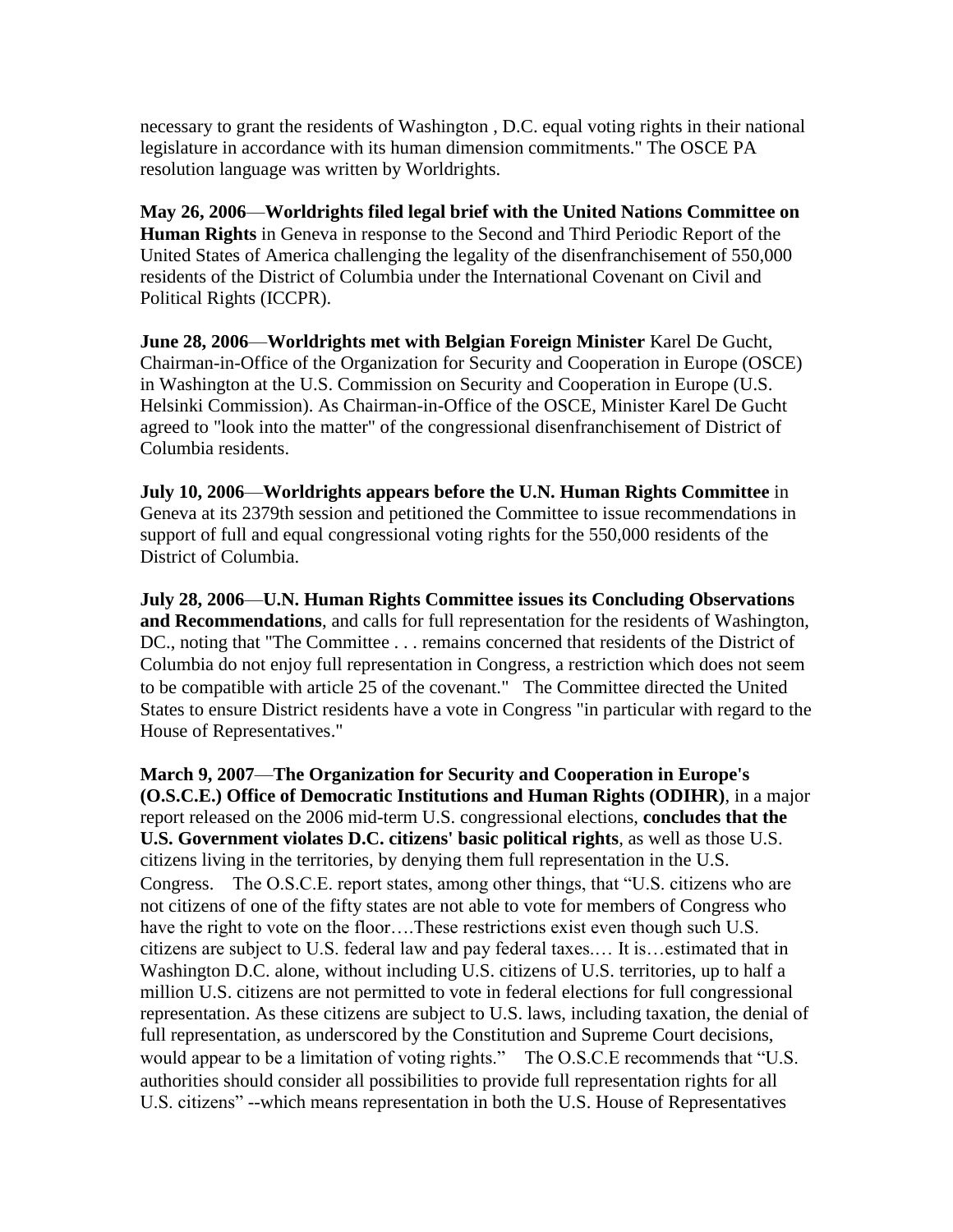and the U.S. Senate, a requirement that would not be satisfied by the DC Voting Rights Act (HR 328) currently before Congress.

**June, 2007**—**Worldrights met with Ms. Louise Arbour, UN High Commissioner for Human Rights**, in Washington, DC to discuss, among other things, the issue of the continuing congressional disenfranchisement of DC residents. Worldrights noted to Ms. Arbour that all relevant international human rights bodies charged with responsibility for monitoring U.S. compliance with its international treaty obligations have now determined that the denial of full congressional voting rights to DC residents constitutes international human rights violations. These bodies include: the Organization for American States' Inter-American Commission on Human Rights, the Organization for Security and Cooperation in Europe's Office of Democratic Institutions and Human Rights, the OSCE's Parliamentary Assembly, and the U.N. Human Rights Committee.

**March 13, 2009**—**OSCE/ODIHR Limited Election Observation Mission Final Report** on US 2008 General Election recommends that "Consideration should be given for providing full representation rights in Congress for all US citizens, including those of Washington DC and US territories."

**March 28, 2009**—Timothy Cooper outlines Customary International Law Legal Strategy to Win Equal Rights for D.C. Citizens at University of the District of Columbia Law School Symposium.

**April 10, 2010**—**Worldrights Files Report with U.N. Human Rights Council** under Universal Periodic Review; calls on Council to Recommend US Grant DC Citizens Equal Voting Rights in Congress.

**May 21, 2010**--- **UDC Law Review** announces intention to publish 'The District of Columbia v. the Fifty States," in early Fall, 2010, Timothy Cooper's legal theory for winning equal DC political rights with the application of customary international law before the US Supreme Court.

**May 23-27**—**OSCE Needs Assessment Report on US 2010 Mid-term Elections again cites US for Failing to Provide DC Residents with Full Congressional Voting Rights.**

**February 13, 2013, OSCE's Office of Democratic Elections and Human Rights issues it U.S. Elections report which states, "[c]onsideration should be given to providing full representation rights in Congress for citizens resident in the District of Columbia and US territories, in line with paragraphs 7.3 and 24 of the 1990 OSCE Copenhagen Document.**

**It also notes that "The District of Columbia and the territories of American Samoa, Guam, the Northern Mariana Islands, Puerto Rico, and the US Virgin Islands each have one non-voting representative in the House of Representatives. 20 Paragraph 7.3 of the 1990 OSCE Copenhagen Document states that the participating States will "guarantee universal and equal suffrage to adult citizens," while Paragraph 24**